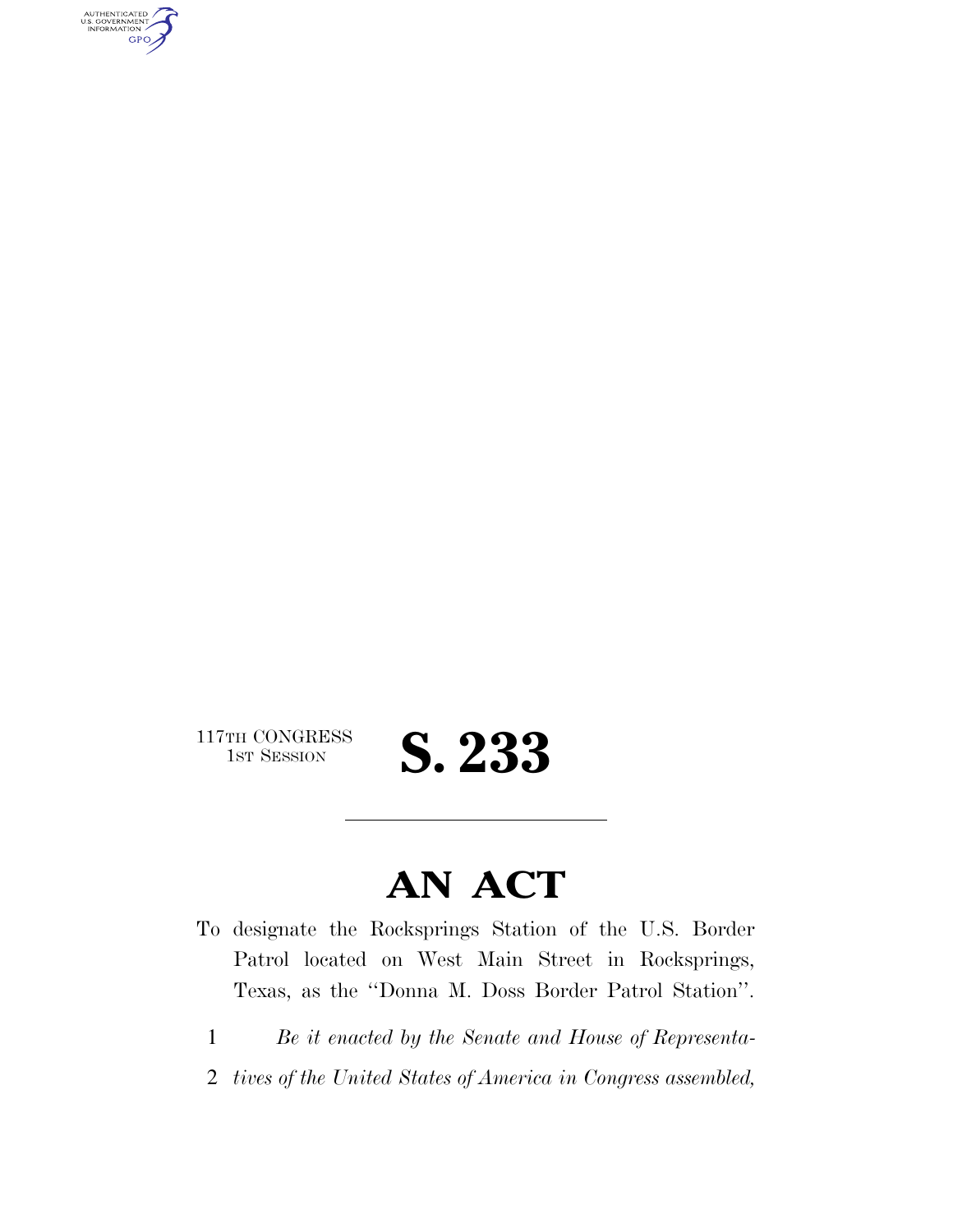| 1              | <b>SECTION 1. SHORT TITLE.</b>                    |
|----------------|---------------------------------------------------|
| $\overline{2}$ | This Act may be cited as the "Donna M. Doss Memo- |
| 3              | rial Act of $2021$ ".                             |
| $\overline{4}$ | SEC. 2. FINDINGS.                                 |
| 5              | Congress finds the following:                     |
| 6              | (1) A native of the State of Washington, Agent    |
| 7              | Donna Marie Doss—                                 |
| 8              | (A) proudly and honorably served her              |
| 9              | country as an Agent of the U.S. Border Patrol     |
| 10             | for more than 15 years;                           |
| 11             | (B) began her service with the U.S. Border        |
| 12             | Patrol in 2003; and                               |
| 13             | (C) graduated as part of the 569th Session        |
| 14             | of the Border Patrol Academy with Class 584       |
| 15             | on June 6, 2005.                                  |
| 16             | $(2)$ Agent Doss—                                 |
| 17             | (A) served on a Drug Enforcement Admin-           |
| 18             | istration Task Force on the southern border for   |
| 19             | 3 years before being assigned to the northern     |
| 20             | border;                                           |
| 21             | (B) was promoted to Supervisory Border            |
| 22             | Patrol Agent in Laredo Border Patrol Sector,      |
| 23             | where she was named an Operations Officer in      |
| 24             | $2016$ ; and                                      |
| 25             | (C) relocated to Abilene, Texas in 2017,          |
| 26             | where she served as a Resident Agent.             |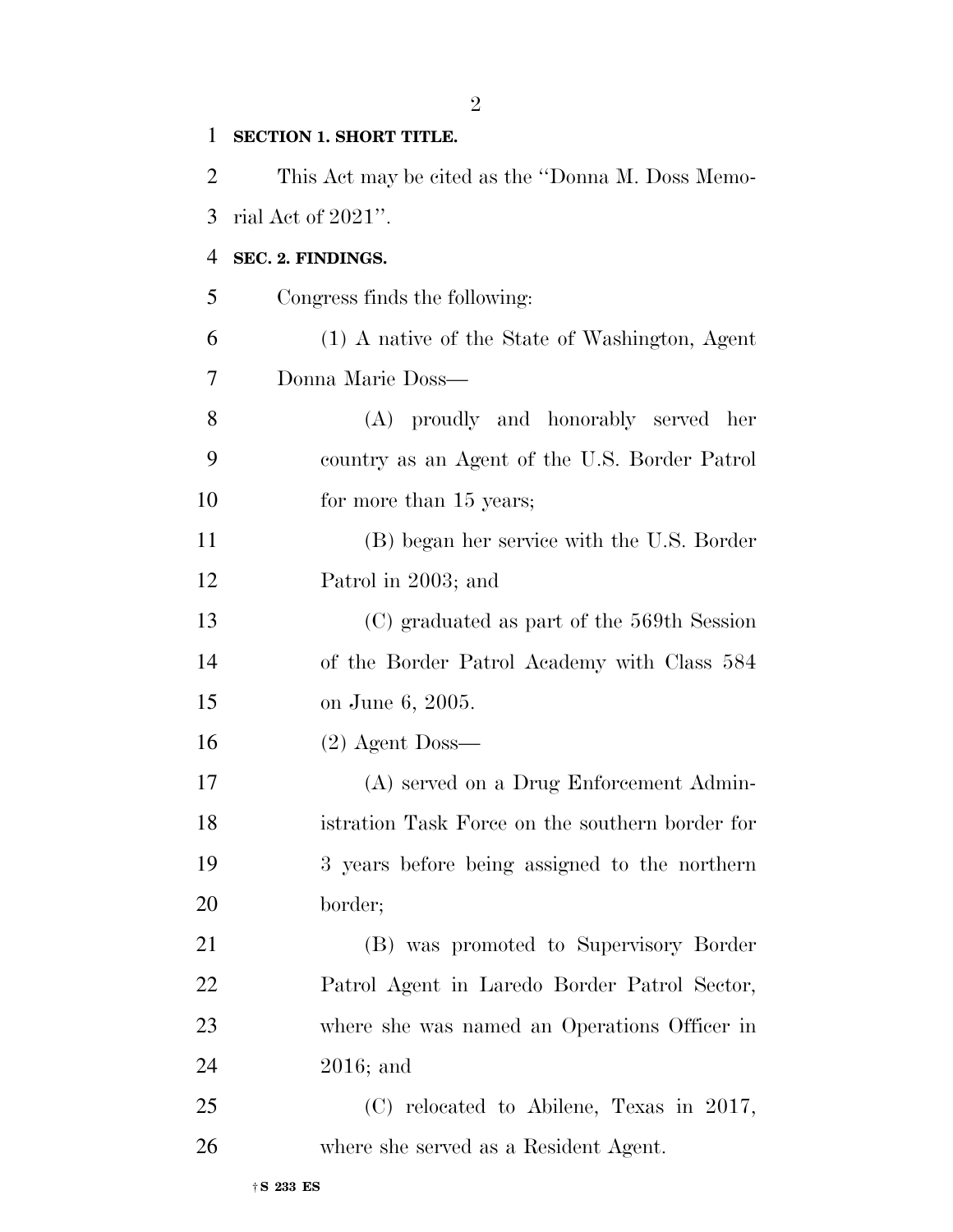(3) On February 2, 2019, Agent Doss re- sponded to a call for assistance from the Texas De- partment of Public Safety near Interstate 20 in Tye, Texas. While on scene, Agent Doss was struck and killed by a passing vehicle.

 (4) Agent Doss is survived by her husband, fa- ther, mother, 2 stepchildren, a sister and a brother. **SEC. 3. DESIGNATION.** 

 The Rocksprings station of the U.S. Border Patrol located on West Main Street in Rocksprings, Texas, shall be known and designated as the ''Donna M. Doss Border Patrol Station''.

## **SEC. 4. REFERENCES.**

 Any reference in a law, map, regulation, document, paper, or other record of the United States to the station described in section 3 shall be deemed to be a reference to the ''Donna M. Doss Border Patrol Station''.

> Passed the Senate October 7, 2021. Attest:

> > *Secretary.*